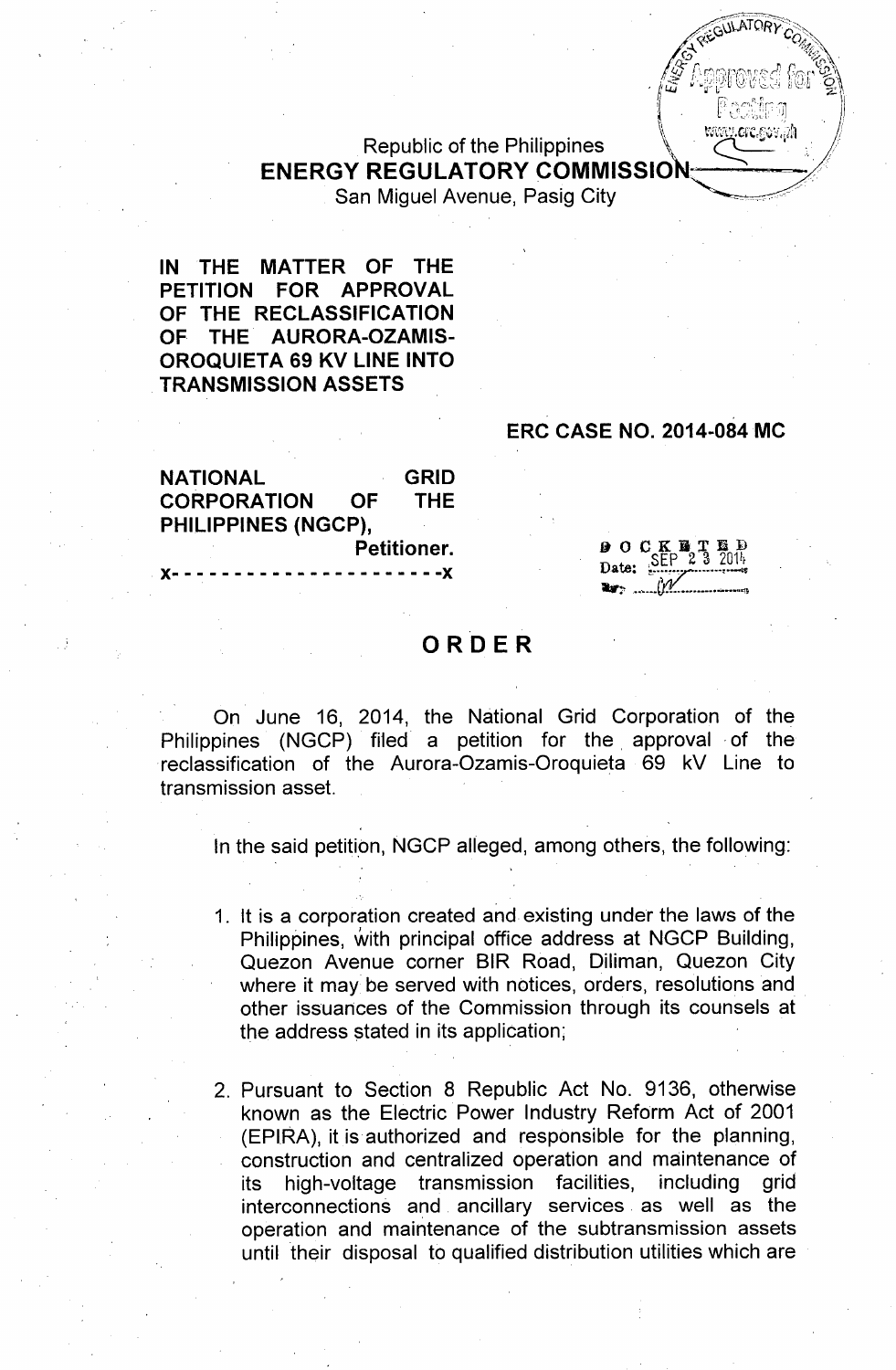in a position to take over the responsibility for operating, maintaining, upgrading, and expanding said assets;

- 3. One of the subtransmission assets presently owned by the Transmission Corporation (TRANSCO) National but operated and maintained by NGCP is the Aurora (Mahayahay)-Ozamis-Oroquieta 69kV Line;
- 4. The Aurora-Ozamis-Oroquieta 69kV Line serves Misamis Occidental II Electric Cooperative (MOELCI 2), a load customer:
- 5. King Energy Generation, Inc. ("KEGI"), a generator, proposed to construct a 15.6 MW Diesel Power Plant in Brgy. Map-an, Panaon, Misamis Occidental. This will be connected to the Aurora-Ozamis-Oroquieta 69 kV line. Said power plant is expected to be in commercial operation at the end of 2014;
- 6. Thus, it has undertaken and prepared a System Impact Study for the connection of 15.6 MW Misamis Occidental Diesel Power Plant of KEGI and it approved the proposed connection scheme of KEGI;
- 7. Presented below is the approved connection schemes for KEGI's power plants:

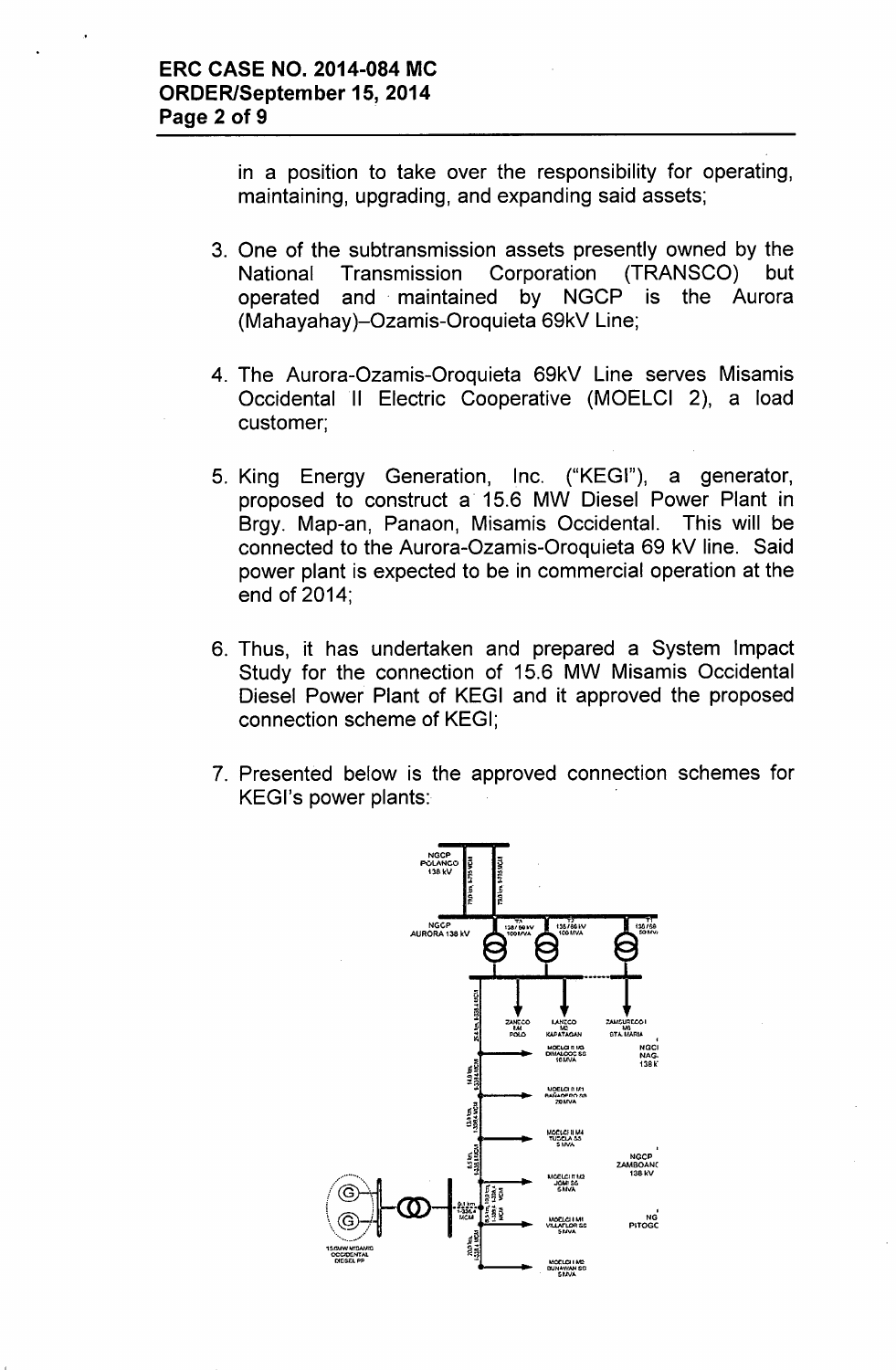- 8. As can be seen from the diagram above, Aurora-Ozamis-Oroquieta 69 kV line will perform transmission functions taking into account the connection of both load customers and generator to the same lines, and thus should be classified as transmission asset;
- 9. This finds support in the Honorable Commission's *"Guidelines to the Sale and Transfer* of *TRANSCO's Subtransmission Assets and the Franchising* of *Qualified Consortium"* promulgated on October 17, 2003, particularly Article 2 Section III which provides:

"Technical and Functional Criteria - the assets shall be classified based on the technical and functional criteria enumerated in Sections 4 and 6, Rule 6, Part II of the IRR of the Act, including but not necessarily limited to the following:

"A. Directly Connected Generators:

Lines, power transformers and other assets held by TRANSCO or its buyer or concessionaire, which allow the transmission of electricity to a grid from one or more directly connected generators, shall be classified as transmission assets." (emphasis supplied)

10. The Commission thereafter issued Resolution No. 16 Series of  $2011<sup>1</sup>$  which provides:

"Section 2.0: Definition of Terms

"Connection Assets: 'those assets that are put in place primarily to connect a Customerls to the Grid and used for purposes of Transmission Connection Services for the conveyance of electricity which if taken out of the System, will only affect the Customer

<sup>1</sup> Entitled "Resolution Adopting the Amended Rules on the Definition and Boundaries of Connection Asset for Customers of Transmission Provider"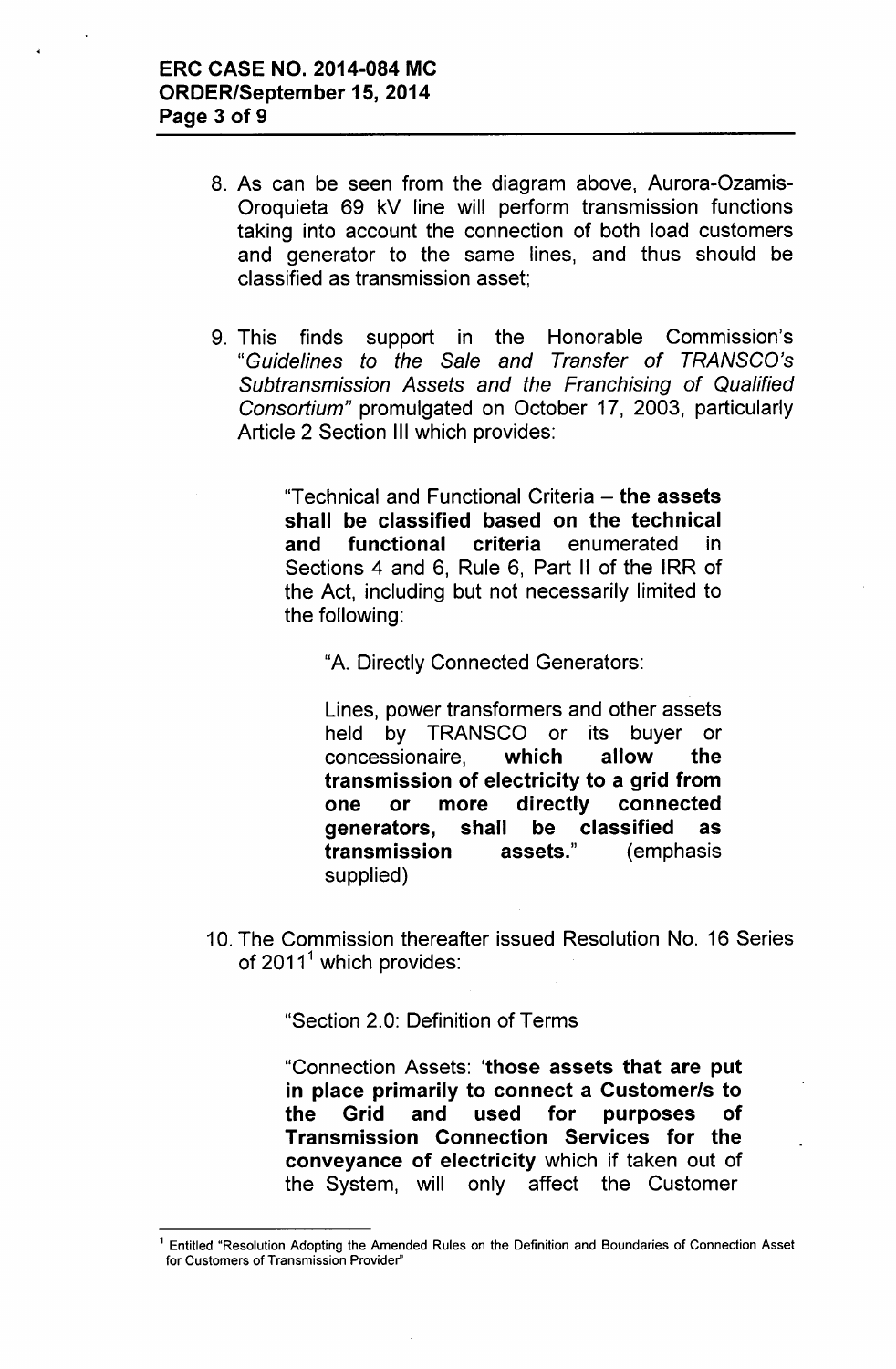connected to it and will have minimal effect on the Grid, or other Customers;'

"Section 4.2. Connection Assets for Generation Customers of Transmission Provider.

"A generation company may develop and own or operate a dedicated point-to-point limited facilities provided, that such facilities are required only for the purpose of connecting to the transmission system, and are used solely by the generating facility subject to prior authorization by the ERC." (Emphasis supplied.)

- 11. Corollarily, any asset which is not solely used by either a load customer or generator should be classified as transmission asset;
- 12. The Commission adopted the above-mentioned resolutions in its ruling in ERC Case No. 2010-032 MC entitled *"In the Matter* of *the Petition for Approval* of *the Reclassification* of *the National Transmission Corporation Subtransmission Asset to Full Transmission Asset Serving the Dingle-Passi Lines in IIoilo*."<sup>2</sup> as follows:

"Section 2, Article III of the Guidelines to the Sale and Transfer of the TRANSCO's Subtransmission Assets and the Franchising of Qualified Consortium reads:

> "Technical and Functional Criteria - the assets shall be classified based on the technical and. functional criteria enumerated in Sections 4 and 6, Rule 6, Part II of the IRR of the Act, including, but not necessarily limited to the following:

"a) Directly Connected Generators

"Lines, power transformers and other assets held by TRANSCO or its Buyer or

 $\ddot{\cdot}$ 

<sup>&</sup>lt;sup>2</sup> Decision dated 01 December 2010.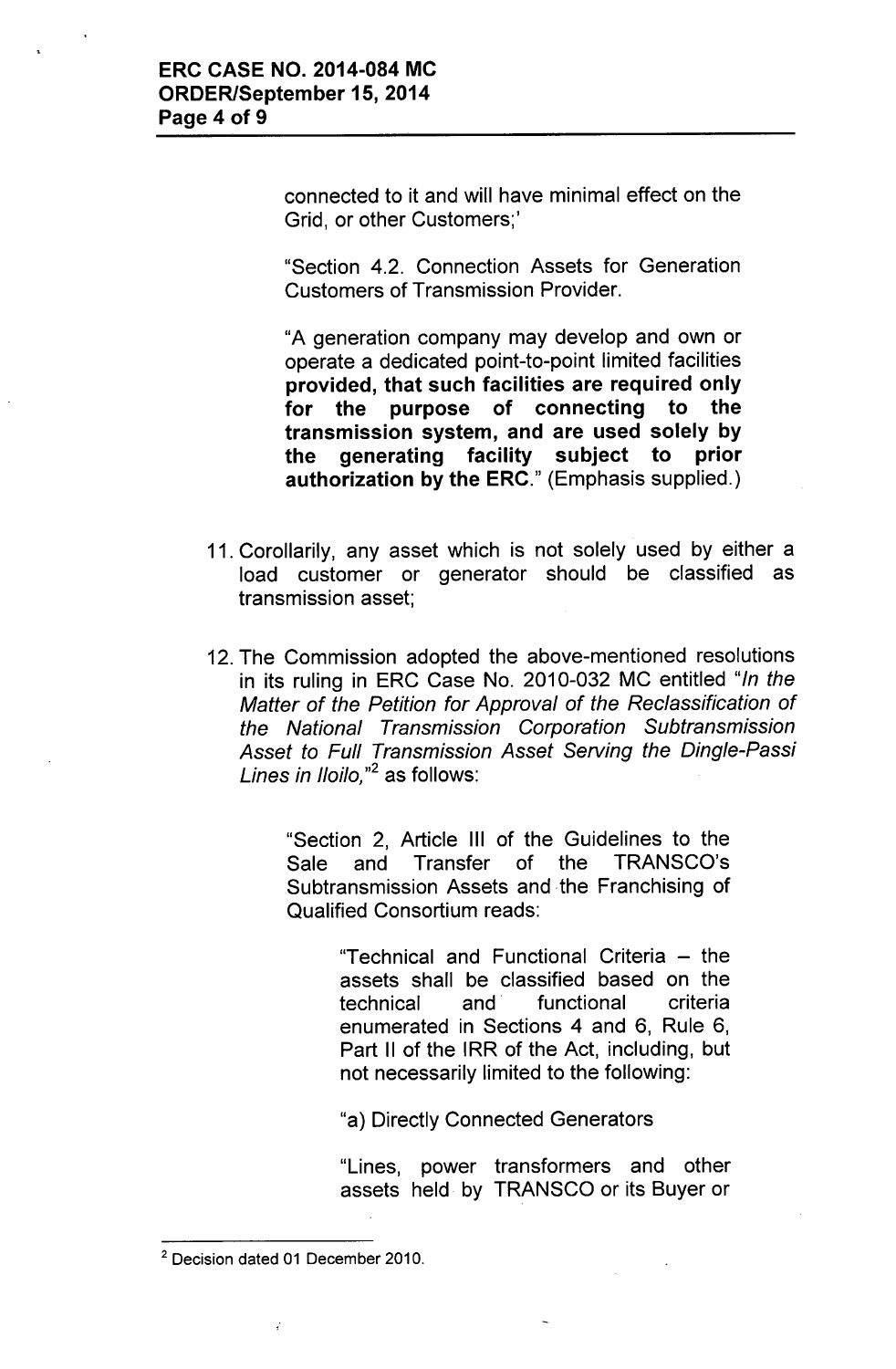Concessionaire, which allow the transmission of electricity to a Grid from one or more Directly Connected Generators, shall be classified as Transmission Assets.

#### xxx

"Based on the foregoing provision, the Commission may only reclassify TRANSCO's subtransmission asset to a transmission asset when the generator, which intends to transmit electricity to the Grid, is connected to said subtransmission asset.

#### xxx

"WHEREFORE, the foregoing premises considered, the petition filed by Central Azucarera De San Antonio, Inc. (CASA) for approval of the reclassification of the National Transmission Corporation's (TRANSCO) Subtransmission Asset to full transmission asset serving Dingle-Passi Lines in Iloilo is hereby APPROVED subject to the condition that CASA's bagasse power plant should connect to the Dingle-Passi 69 kV Line and only the portion of the said line where CASA's plant is connected shall be reclassified as transmission asset."

13. In ERC Case No. 2009-180RC entitled *"In the Matter* of *the Application for Approval* of *the Maximum Allowable Revenue for the Third Regulatory Period (2011-2015)* of *the National Grid Corporation* of *the Philippines During the Regulatory Reset Process for the Third Regulatory Period in Accordance with the Alternative Form* of *Rate Setting Methodology under the Rules in Setting Transmission Wheeling Rates*,<sup>3</sup> the ERC ruled:

<sup>&</sup>lt;sup>33</sup> ERC Order dated 06 July 2011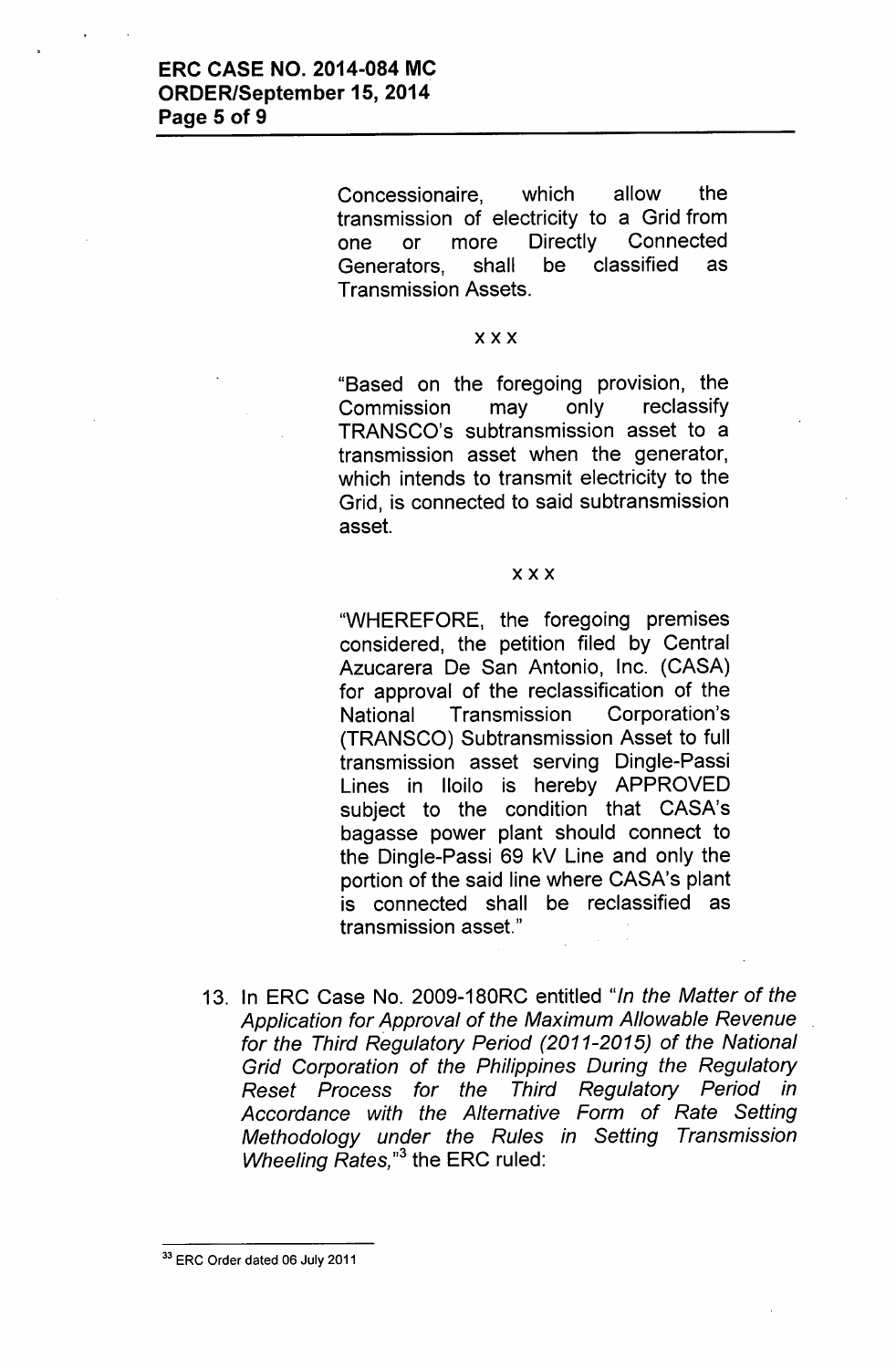'The La-Trinidad-Calot 69kV line is classified as Transmission asset since during off-peak hours, a generator connected to that line delivers power to the grid."

- 14. In view of the foregoing, it is submits that the Aurora (Mahayahay) - Ozamis 69kv Line and the Ozamis-Oroqueta 69 kV Line should be immediately reclassified to full transmission assets; and
- 15. It prays that the instant petition be granted and the Aurora (Mahayahay) - Ozamis-Oroquieta 69 kV Line be reclassified as Transmission Asset.

Finding the said petition sufficient in form and substance with the required fees having been paid, the same is hereby set for jurisdictional hearing, expository presentation, pre-trial conference and evidentiary hearing on October 23, 2014 (Thursday) at ten o'clock in the morning (10:00 A.M.) at the ERC Hearing Room, 15<sup>th</sup> Floor, Pacific Center Building, San Miguel Avenue, Pasig City.

NGCP is hereby directed to cause the publication of the attached Notice of Public Hearing, at its own expense, once *(1x)* in a newspaper of general circulation in the Philippines, with the date of the publication to be made not later than ten (10) days before the scheduled date of initial hearing. It is also directed to inform the consumers, by any other means available and appropriate, of the filing of the instant petition, its reasons therefor, and of the scheduled hearing thereon.

Let copies of the petition, this Order and the attached Notice of Public Hearing be furnished the Office of the Solicitor General (OSG), the Commission on Audit (COA), and the Committees on Energy of both Houses of Congress. They are hereby requested, if they so desire, to send their duly authorized representatives at the scheduled hearing.

Likewise, let copies of this Order and the attached Notice of Public Hearing be furnished the Office of the Mayor of Quezon City for the appropriate posting thereof on its bulletin board.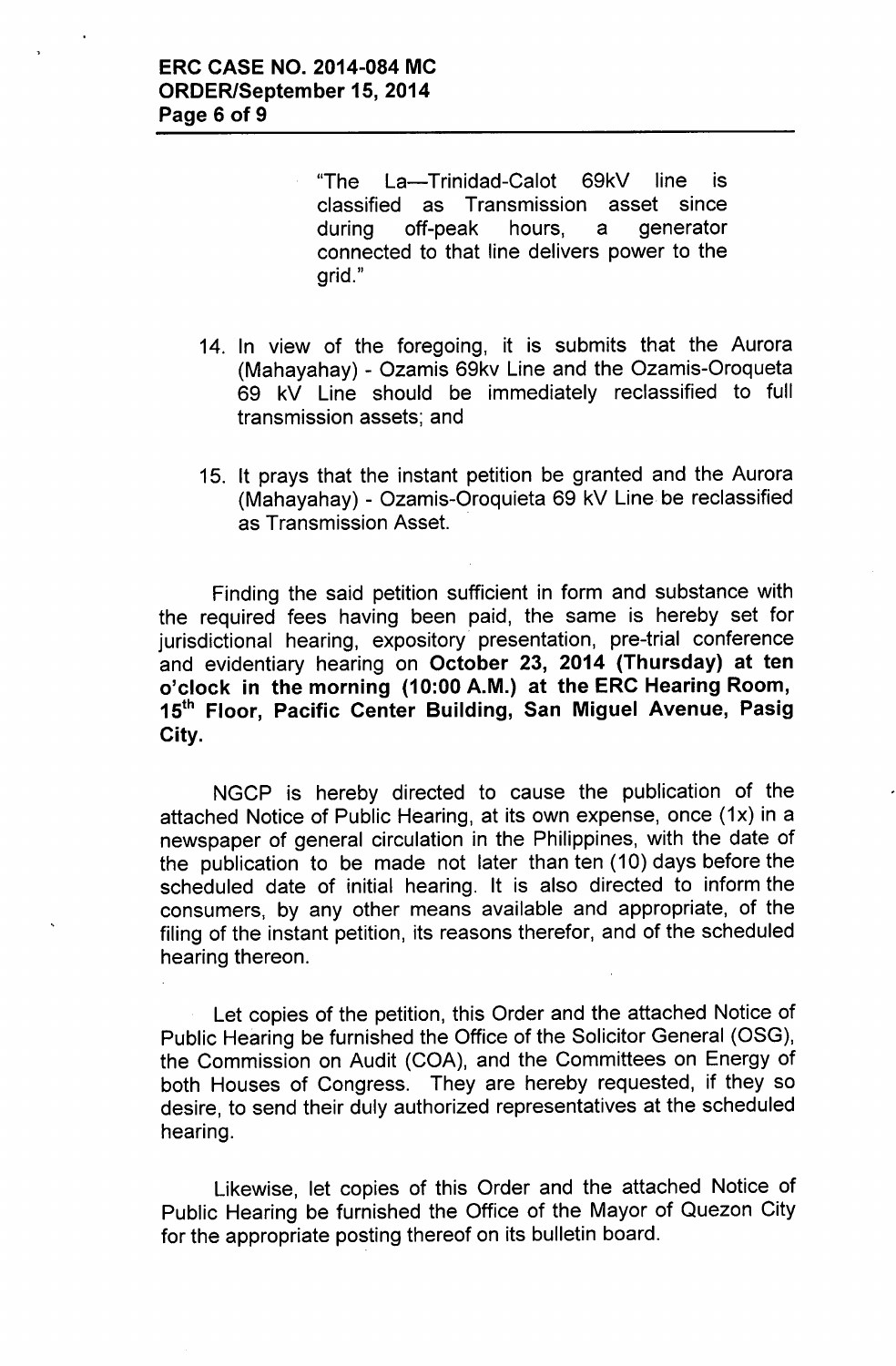NGCP is hereby directed to furnish all those making requests therefor with copies of the petition and its attachments, subject to reimbursement of reasonable photocopying costs.

On the date of the initial hearing, NGCP must submit to the Commission its written Compliance with the jurisdictional requirements attaching therewith, methodically arranged and duly marked, the evidences on the actual posting and publication of the Notice of Public Hearing consisting of a certification issued to that effect, signed by the afore-mentioned Mayor or his duly authorized representative, bearing the seal of his office, and the affidavit of the Editor or Business Manager of the newspaper where the said Notice of Public Hearing was published together with the complete issue of the said newspaper, and such other proofs of compliance with the requirements of the Commission.

NGCP and all interested parties are directed to submit, at least five (5) days before the date of initial hearing and pre-trial conference, their respective Pre-trial Briefs containing, among others:

- a) A summary of admitted facts and proposed stipulation of facts;
- b) The issues to be tried or resolved;
- c) The documents or exhibits to be presented, stating the purposes and proposed markings therefore; and
- d) The number and names of the witnesses, with their written testimonies in an individual affidavit form, to be attached to the Pre-trial Brief.

Failure of NGCP to submit the required Pre-trial Brief and Judicial Affidavits of its witnesses within the prescribed period shall be a ground for cancellation of the scheduled hearing, and the resetting of which shall be six (6) months from said date of cancellation.

As part of the pre-trial conference, NGCP must also be prepared to make an expository presentation of its petition, aided by whatever communication medium that it may deem appropriate for the purpose, in order to put in plain words and explain, for the benefit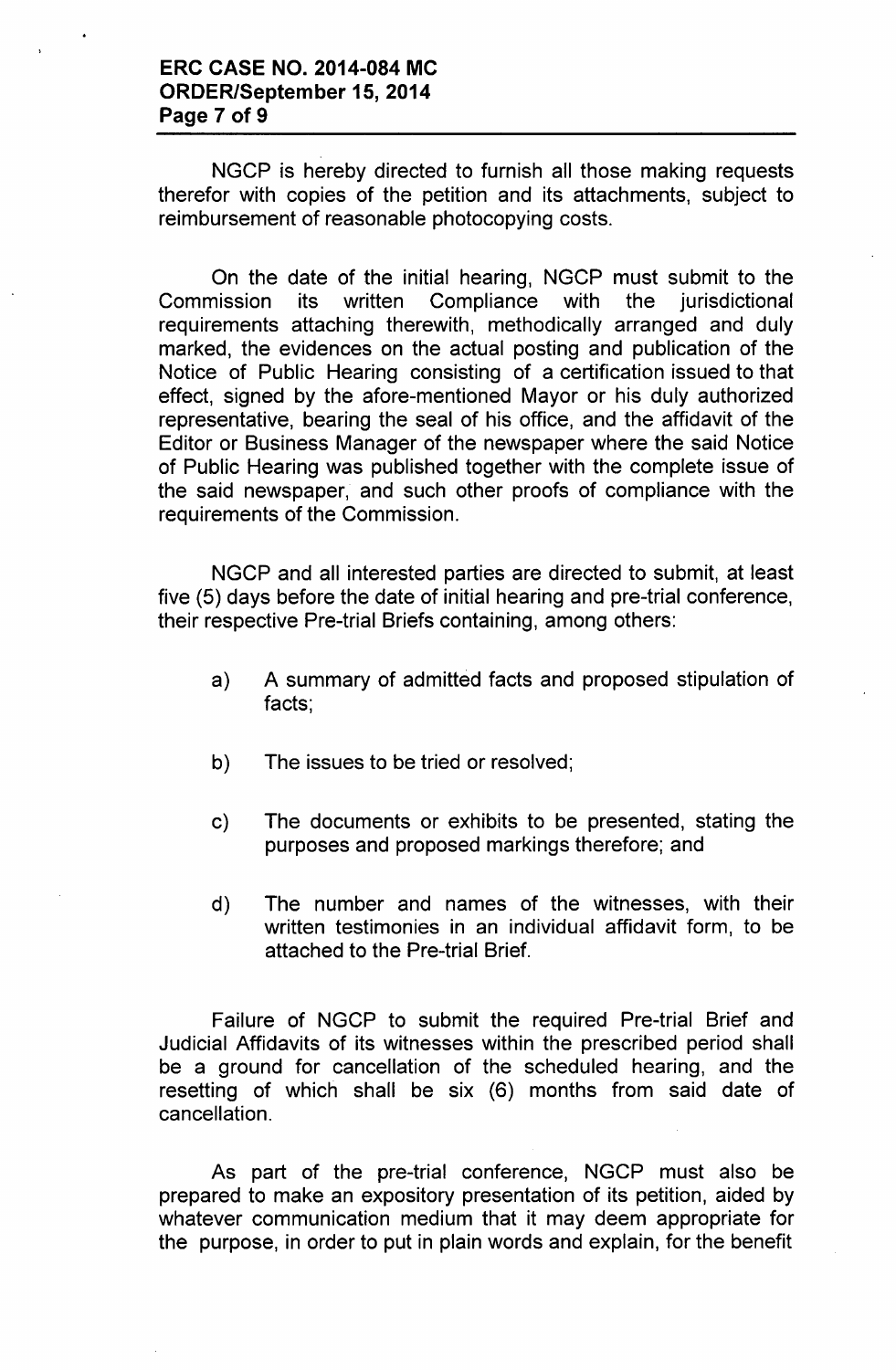of the consumers and other concerned parties, what the petition is all about and the reasons and justifications being cited in support thereof.

# SO ORDERED.

Pasig City, September 15, 2014.

# FOR AND BY AUTHORITY OF THE COMMISSION:

 $\mathsf L$  $\sqrt{\ }$ IAIDÁ G. CRUZ-DUCUT Chairperson *,f*

LYB/NUS/Reclassification/2014-084 MC NGCP ORD.doc